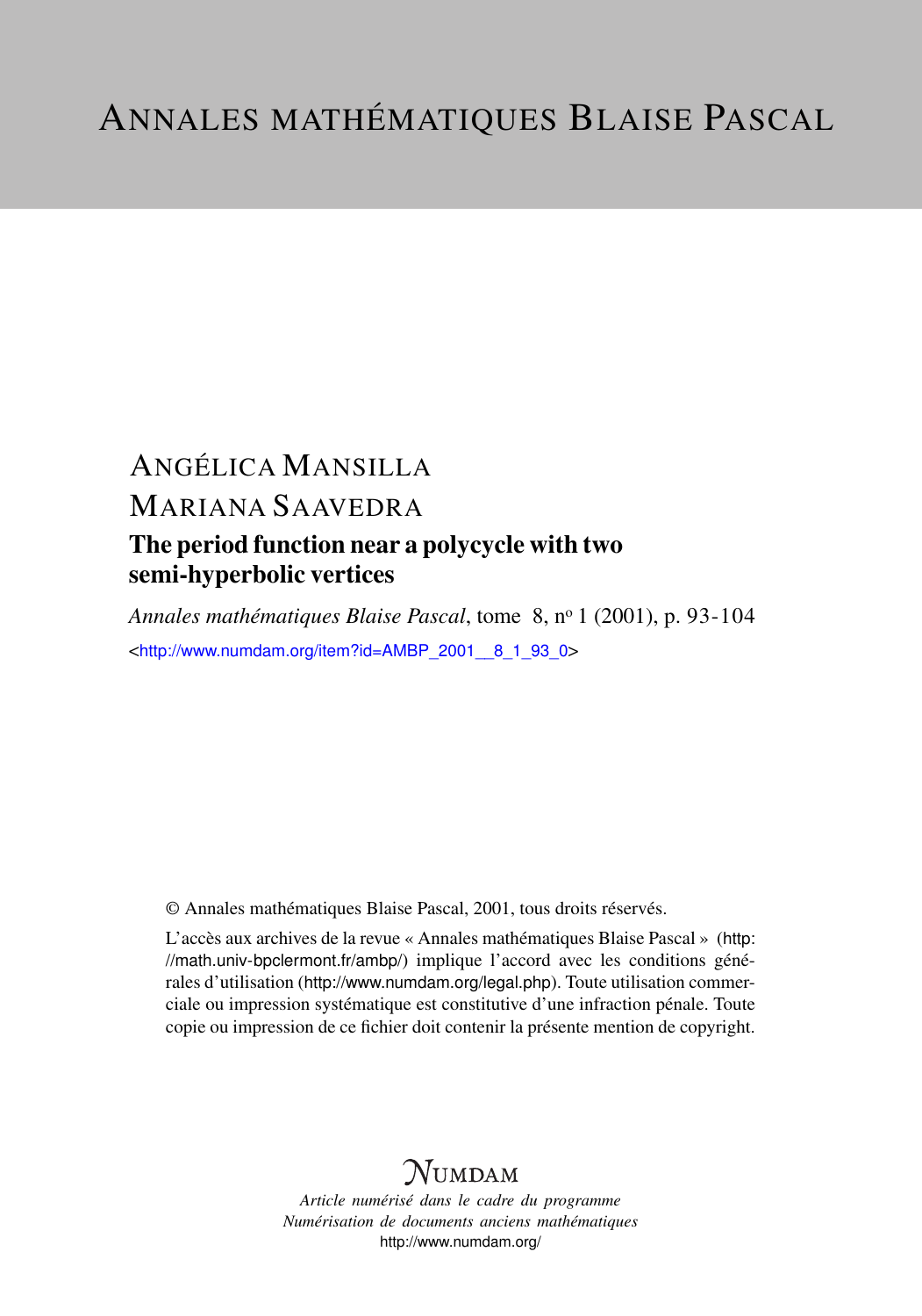### THE PERIOD FUNCTION NEAR A POLYCYCLE WITH TWO SEMI-HYPERBOLIC VERTICES

Angélica Mansilla and Mariana Saavedra\*

ABSTRACT. Let  $P$  be a polycycle of an analytic vector field on an open subset of the plane  $\mathbb{R}^2$ . Suppose that P is the union of two semi-hyperbolic singular points (vertices of  $P$ ) connected by two trajectories (sides of  $P$ ). Assume that one side is part of the center manifold of each vertex. Denote by  $L$  the other side. Assume also that  $P$  is a boundary component of an annulus of periodic orbits. Let  $\Sigma$  be a Poincaré section at the polycyle that intersects  $L$ . We show that the period function defined on  $\Sigma$  has a principal part of the form  $kx^{-n}, k > 0, n \in \mathbb{N}$ .

#### 1. INTRODUCTION

Consider an analytic ordinary differential equation  $E$  on an open subset of the plane  $\mathbb{R}^2$ . Suppose that E has an annulus of periodic orbits, not necessarily bounded. It is known that a boundary component union of such an annulus is a *polycycle P* (cf.  $[P]$ ); that is a finite connected union of singularities (vertices of  $P$ ) and integral curves (sides of  $P$ ) of E. A unique singular point may be considered as a polycycle. Let  $\Sigma$  be a small Poincaré section at the polycycle with a local coordinate s whose origin lies at the polycycle. The integral curve of E that passes through a point of  $\Sigma$  is a periodic orbit. The *period function* assigns to s the (minimum) period  $T(s)$  of the corresponding periodic solution.

We are interested in the qualitative behavior of  $T$ , mainly in the asymptotic expansion of T and of its derivative, for small argument. The fact that a polycycle has a period function with an asymptotic expansion, and also the expansion itself, are problems of general interest. Also, the oscillatory character of  $T$  is of interest to us. We say that a function is oscillatory if the set of its critical points has accumulation points. The derivative of an oscillatory function either does not have an asymptotic expansion or it has an asymptotic expansion identically zero.

<sup>\*</sup> The research was partially supported by Dirección de Investigacion, Universidad de Concepcion, proyecto P.I.No 96.015.009.1-1. AMS subject classification: 34C, 53F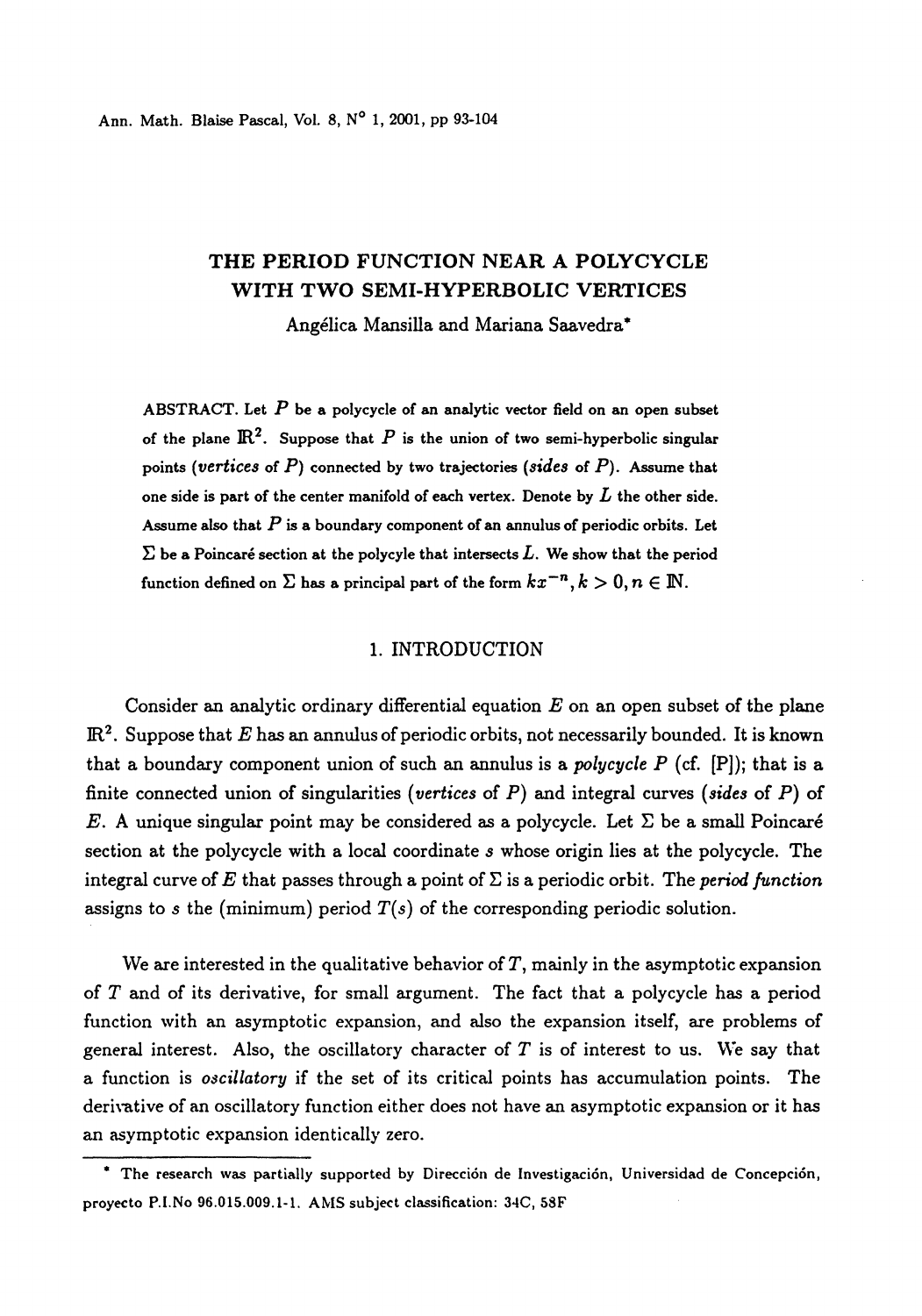The behavior of  $T$  and of its derivative, as its argument approach zero, depends on whether the polycycle is bounded or not, and also on the type of its vertices. We would like to know how the analytic local invariants of these singular points intervene in the behavior of such a function.

The period function  $T$  is analytic at every strictly positive coordinate s and it is analytic at the origin only if the polycycle is a nondegenerate center. Generally, both  $T$ and its derivative grow without bound when their arguments approach zero. Bounded polycycles have nonoscillatory period functions, [C-D]. On the other hand, in [S, Sa] it is proved that if the vertices of a polycycle (bounded or not) are formally linearizable after desingularization, then T and its derivative have asymptotic expansions in  $\{s^{\mu}\}\$  and  $\{s^{\delta}\log s\}, \mu, \delta \in \mathbb{R}$ . A consequence if such a polycycle is unbounded and has a finite vertex then it has a nonoscillatory period function.

In this work we are interested in a class of polycycles with semi-hyperbolic vertices. We determine the principal part of the period function for bounded polycycles in this class.

More precisely, we consider polycycles with two semi-hyperbolic singular points as vertices with a side that lies in the center manifold of both vertices. We call such a side the center side of the polycycle. The other side is called hyperbolic side. We prove that the period function defined on a transversal section through the hyperbolic side is of the form

$$
T(s) = k^{-n}(1 + o(s)), \quad k > 0, \ n \in \mathbb{N}.
$$

To prove this we decompose the period function in local time functions through the polycycle sides and the saddle sectors. The period function is the sum of each of these local time functions composed on the right with an appropriate transition map.

#### 2. PRINCIPAL PART OF T

Consider the analytic differential equation  $E : \frac{dx}{dt} = A(x, y)$ ,  $\frac{dy}{dt} = B(x, y)$  on an open subset of the plane. A polycycle  $P$  of  $E$  is a connected union consisting of a finite number of singularities of E (vertices of P) and the integral curves of E (sides of P) such that a unilateral return map  $R$  exists, that is, there is an analytic curve

$$
\gamma:[0,1]\to \Sigma\subset{\rm I\!R}^2\ ,\ \ \gamma(0)\in{\rm P}
$$

transverse to P such that the integral curve through  $\gamma(s)$  intersects  $\Sigma$  again for the first time at  $\gamma(R(s))$  for each sufficiently small s.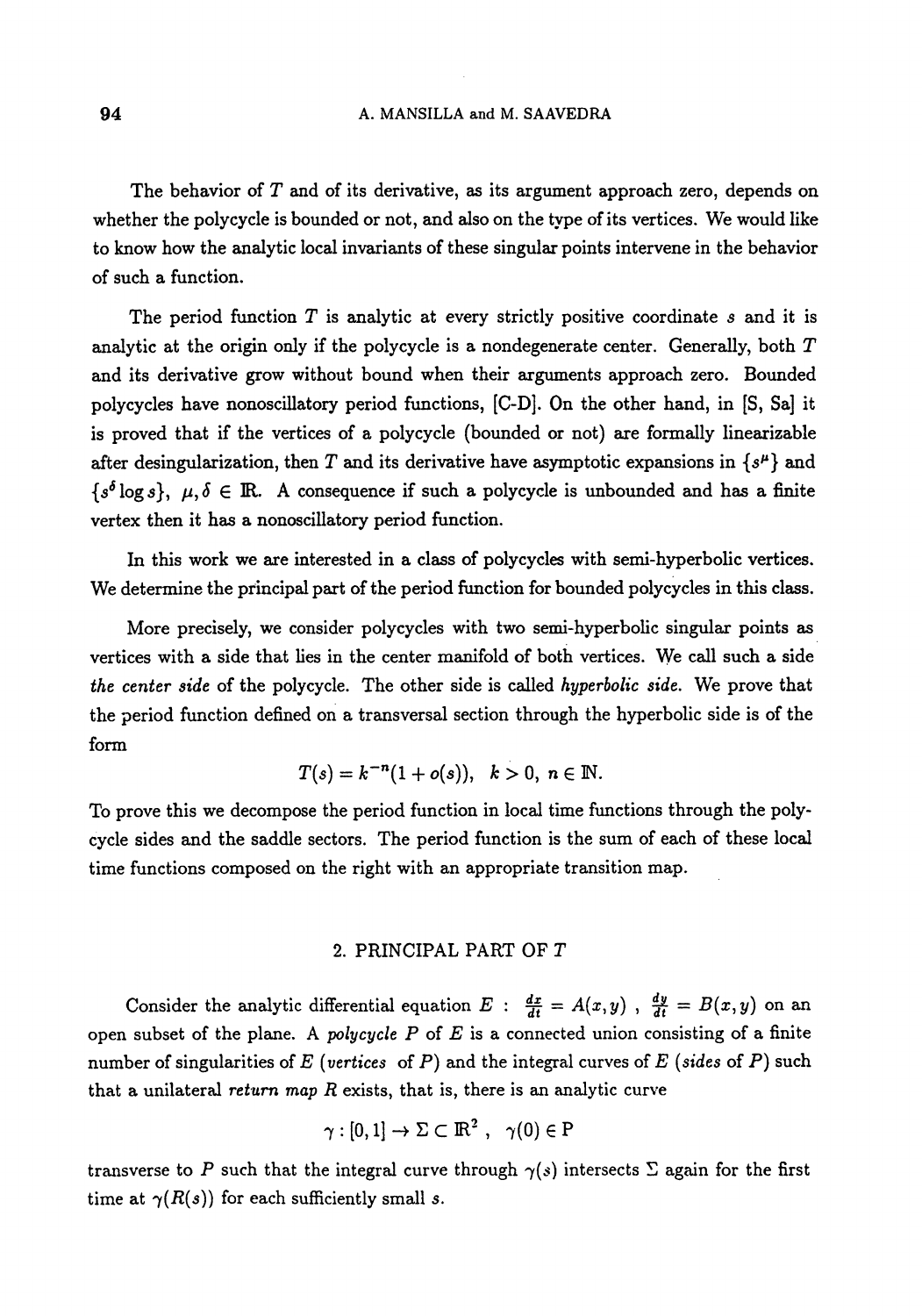The period function  $T : ]0, \epsilon[ \rightarrow \mathbb{R}^+,$  is defined when R is the identity map, given by  $s \mapsto T(s)$  as the period of the periodic orbit through  $\gamma(s)$ .

The function T is analytic on  $]0, \epsilon[$ . But T is not necessarily defined or analytic at  $s = 0$ , and  $T(s)$  may converge to infinity as  $s \mapsto 0^+$ .

Next, consider a polycycle  $P$  with two vertices. Suppose that such vertices are semihyperbolic singular points of E (that is, if a is a vertex then the Jacobian matrix of  $(A, B)$ ) at a has one eigenvalue equal to zero and the other one diflerent to zero). We suppose, moreover, that one side of  $P$  (center side) is contained in the center manifold of each vertex (see Fig. 1). Therefore



Fig.1 Theorem. Let  $\Sigma$  be a Poincaré section at P such that  $\Sigma$  intersects the hyperbolic side. The period function T defined on  $\Sigma$  satisfies

$$
T(s)=k^{-n}(1+\varepsilon(s)),
$$

where  $k > 0$ ,  $n \in \mathbb{N}$  with  $\varepsilon(s) \mapsto 0$  if  $s \mapsto 0^+$ .

**Proof.** The orientation of the trajectories of  $E$  defines a sense of direction of  $P$ . Let  $a_1, a_2$  be the vertices of P and let  $L_1$  and  $L_2$  be the hyperbolic side and the center side respectively, such that the end of  $L_1$  and the start of  $L_2$  is  $a_1$  (see Fig. 2). We assume that  $a_1$  is crossed by running first through  $L_1$  and then through  $L_2$ . On a neighborhood of each vertex  $a_i$   $(i = 1, 2)$  of P, we choose two analytic semi-transversals

$$
\gamma_i : [0, 1] \to \Sigma_i \subset \mathbb{R}^2 \,, \quad \gamma_i(0) = p_i \in P, \text{ and}
$$

$$
\pi_i : [0, 1] \to \Pi_i \subset \mathbb{R}^2 \,, \quad \pi_i(0) = q_i \in P,
$$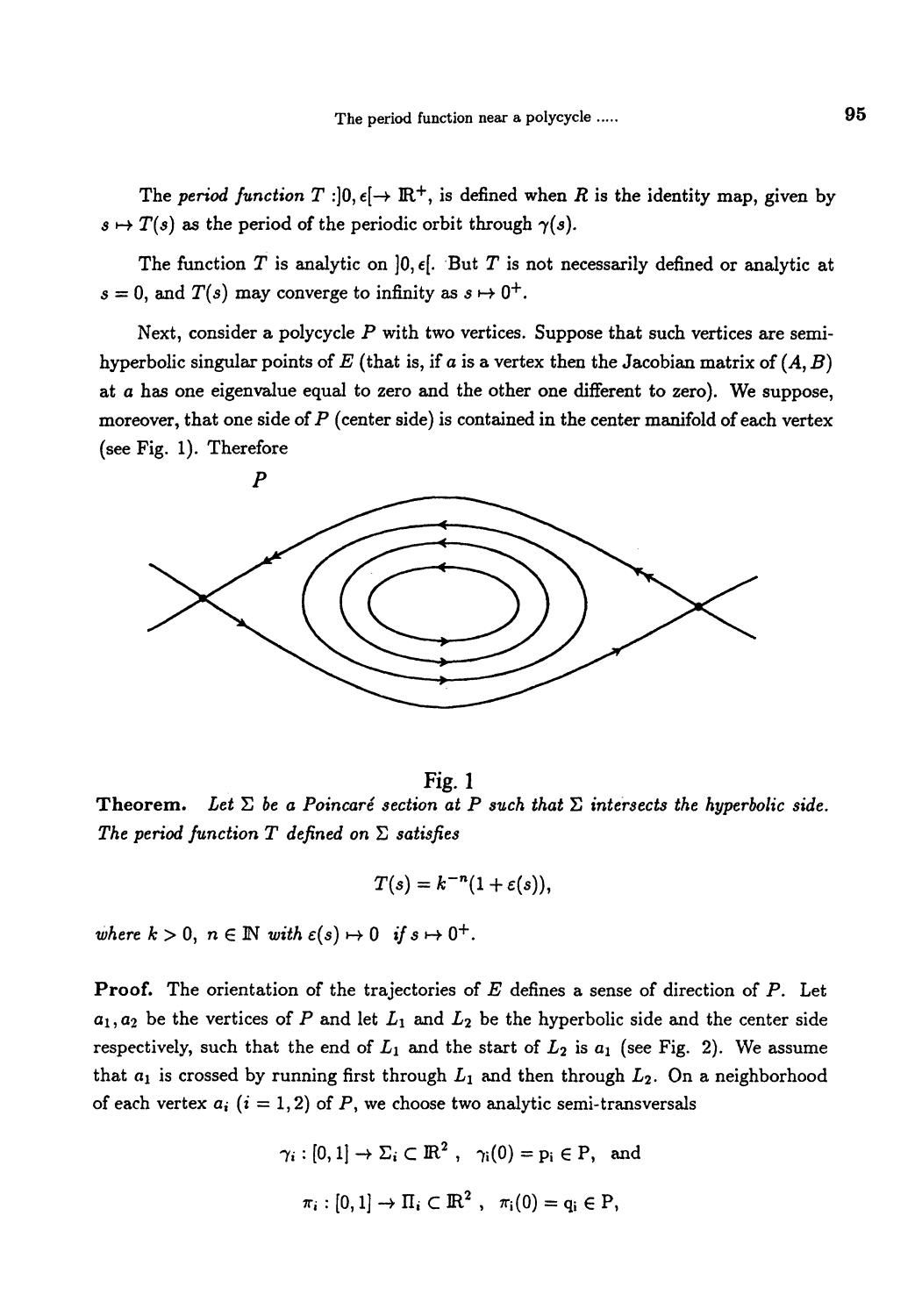where  $p_1, p_2 \in A$ A. MANSILLA and M. SAAVEDRA<br>  $L_1$  and  $q_1$ ,  $q_2 \in L_2$ . We choose  $\Sigma = \Sigma_1$ .<br>
functions

Define the functions

$$
g_1:]0, \delta_1[\rightarrow \mathbb{R}^+
$$
 given by  $s \mapsto g_1(s)$  and  
 $S:]0, \delta_1[\rightarrow \mathbb{R}^+$  given by  $s \mapsto S(s)$ ,

such that the positive semi-orbit of E through  $\gamma_1(s)$  ( $s \neq 0$ ) intersects  $\Pi_1 - \{q_1\}$  at  $\pi_1(g_1(s))$ and  $\Sigma_2 - \{p_2\}$  at  $\gamma_2(S(s))$ .

Define also the functions

$$
\sigma_1: ]0, \delta_1[ \to \mathbb{R}^+ \text{ given by } s \mapsto \sigma_1(s) ,
$$
  

$$
\tau_1: ]0, \varepsilon_1[ \to \mathbb{R}^+ \text{ given by } \kappa \mapsto \tau_1(\kappa)
$$

and

$$
\tau_2: ]0, \varepsilon_2[ \to \mathbb{R}^+ \text{ given by } \xi \mapsto \tau_2(\xi) ,
$$

where,  $\sigma_1(s)$  is the time required for the integral curve starting at  $\gamma_1(s)$  to intersect the transversal  $\Pi_1$  for the first time at  $\pi_1(g_1(s))$ , the number  $\tau_1(\kappa)$  is the time required for the integral curve starting at  $\pi_1(\kappa) \in \Pi_1$  to intersect, for the first time the transversal  $\Pi_2$ , and  $\tau_2(\xi)$  is the time required for the integral curve starting at  $\gamma_2(\xi) \in \Sigma_2$  to intersect, for the first time, the transversal  $\Sigma_1$  at  $\gamma_1(s)$ .

Next, consider the equation

$$
E^* : \frac{dx}{dt} = -A(x, y) ; \frac{dy}{dt} = -B(x, y)
$$

and define the function  $\sigma_2:]0, \varepsilon_2[~\to~\mathbb{R}^+~\xi~\mapsto~\sigma_2(\xi)$ , where  $\sigma_2(\xi)$  is the time required for the integral curve of  $E^*$  starting at  $\gamma_2(\xi) \in \Sigma_2$  to intersect the transversal  $\Pi_2$  for the first time at  $\pi_2(g_2(\xi))$ . The functions  $\sigma_i$   $(i = 1, 2)$  are called the corner passage time functions relative to  $\Sigma_i$  and  $\Pi_i$ . Therefore, the function T is given by

$$
T(s) = \sigma_1(s) + \tau_1(g_1(s)) + \sigma_2(S(s)) + \tau_2(S(s))
$$
 (\*)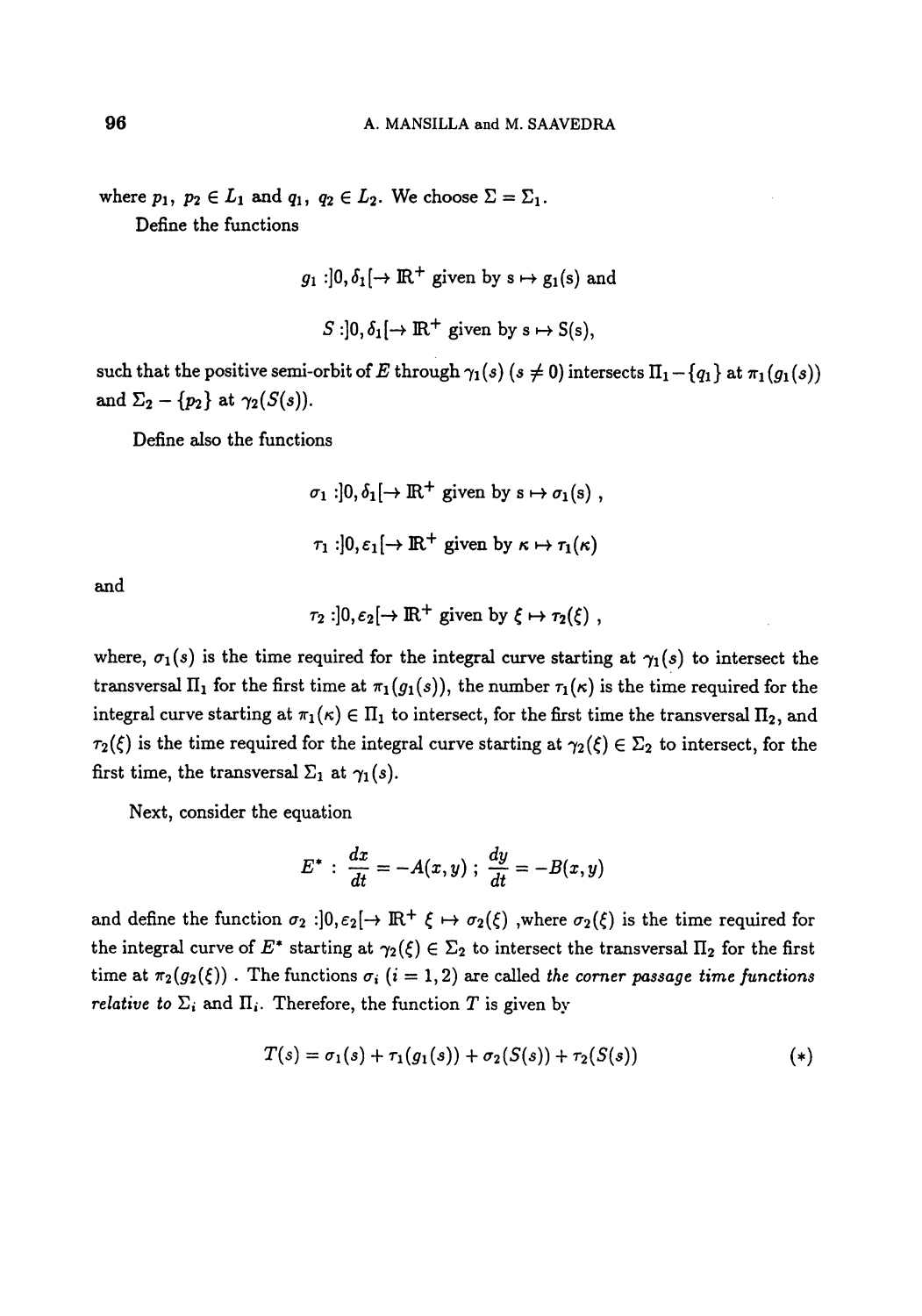

### Fig. 2

The functions  $\tau_1$  and  $\tau_2$  are analytic at zero with  $\tau_1 (0) \neq 0$  and  $\tau_2 (0) \neq 0$ . In effect, consider the function  $\tau_1$ . From the Flow Box Theorem, analytic coordinates  $(u, v)$  exist on a neighborhood of the side  $L_2$  of P such that the axis  $v = 0$  is the side  $L_2$ , while the semitransversals  $\Pi_1$  and  $\Pi_2$  are graphs of the analytic functions, k and l, on  $v \ge 0$ (the functions  $k$  and  $l$  are defined and analytic on a neighborhood of zero, and the points  $(k(0), 0)$  and  $(l(0), 0)$  correspond to  $q_1$  and  $q_2$  respectively). In these coordinates, X (the vector field associated with the differential equation  $E$ ) becomes

$$
X=A_1(u,v)\frac{\partial}{\partial u},
$$

where  $A_1$  is a strictly positive analytic function. We obtain that the time required for the integral curve starting at  $(k(v), v)$  to intersect  $\Pi_2$  at  $(l(v), v)$  is the integral

$$
\tau(v) = \int_{k(v)}^{l(v)} \frac{1}{A_1(u,v)} \, du \; .
$$

Thus  $\tau$  is an analytic function with  $\tau(0) \neq 0$ . Since the coordinate change  $\kappa \mapsto v$  is analytic and fixes zero, we obtain that  $\tau_1$  is an analytic function on a neighborhood of zero with  $\tau_1(0) \neq 0$ . In the same way  $\tau_2$  is an analytic function with  $\tau_2(0) \neq 0$ .

Since  $g_1(0) = 0$  and  $S(0) = 0$  (with  $g_1$  and S defined, at zero, by continuity), the principal parts of  $\tau_1(g_1(s))$  and  $\tau_2(S(s))$  are  $\tau_1(0)$  and  $\tau_2(0)$ , respectively.

Now, from (\*), it remains to evaluate the principal part of  $\sigma_1(s) + \sigma_2(S(s))$ . For that purpose we shall need the following propositions (to be proved in the appendix).

Proposition 1. There exist a positive integer n, such that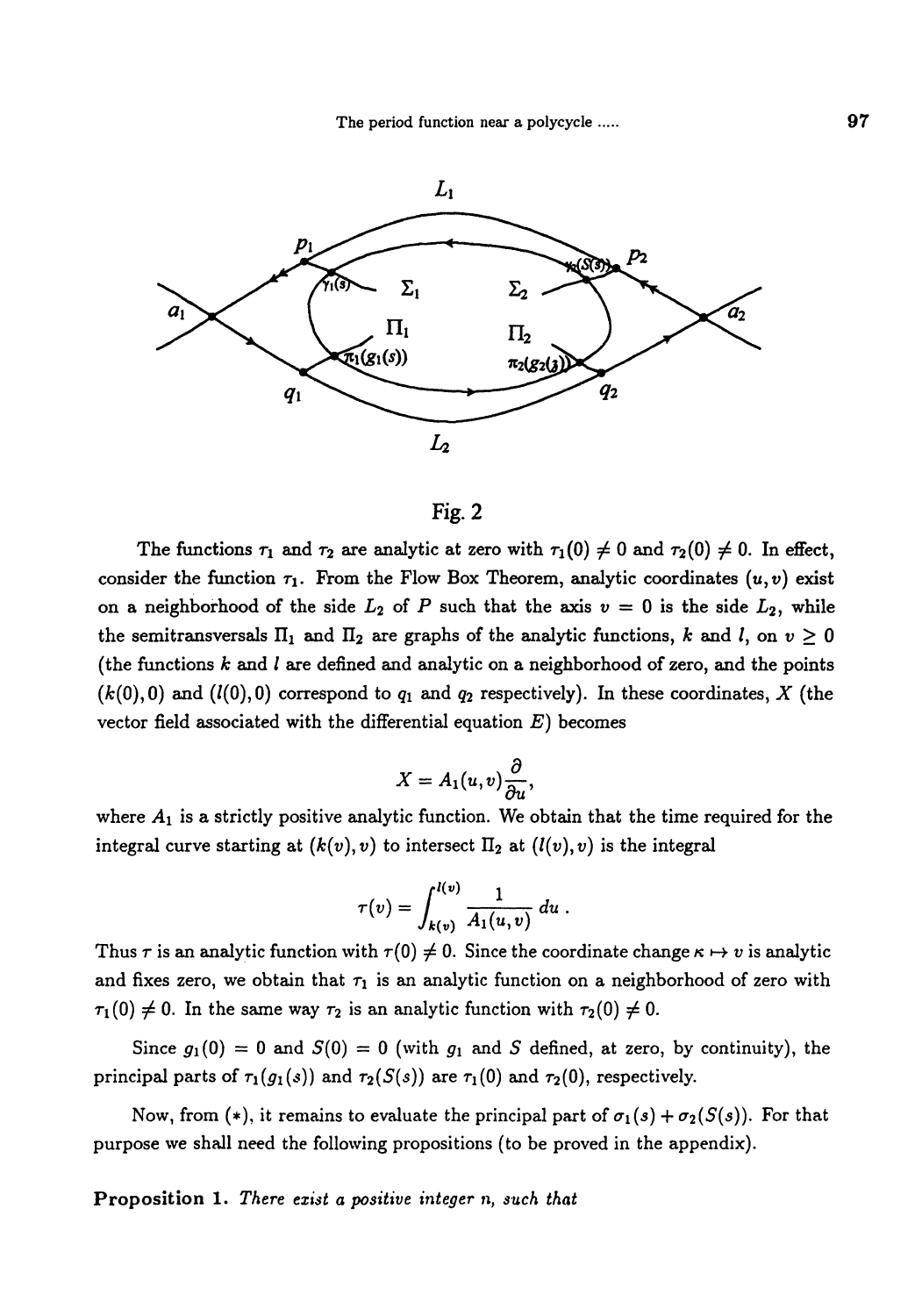$$
\sigma_1(s)=k_1s^{-n}+o(s^{-n})
$$

and

$$
\sigma_2(\xi) = k_2 \xi^{-n} + o(\xi^{-n}),
$$

where  $k_1$  and  $k_2$  are strictly positive numbers.

Proposition 2. The function S has an asymptotic expansion in  $s^{\delta}$  and  $s^{\mu}(\log s)^{m}$ , where  $\delta$  and  $\mu$  are strictly positive rational numbers and m is a strictly positive integer. More precisely, there exists a  $C^{\infty}$  function  $S_1$  on a neighborhood of  $(0,0)$  such that  $S_1(0,0) = 0$ and

$$
S(s) = c \cdot s(1 + S_1(s, s^n \log s)),
$$

where  $c > 0$  with n is given by Proposition 1.

Hence, from (\*) and the Propositions 1 and 2, it follows that

$$
T(s) = k_1 s^{-n} + \tau_1(0) + k_2 c^{-n} s^{-n} + \tau_2(0) + o(s^{-n}).
$$

Since  $n > 0$  we have

$$
T(s) = ks^{-n} + o(s^{-n}),
$$

with  $k > 0$ . The last equality constitutes the main result of the present work.

Remark. If the transversal section  $\Sigma$  intersects the center side, the calculations are more complicated; in this case, we do not know how to calculate the function  $S$  defined on  $\Sigma$ .

#### APPENDIX

I. Proof of Propositions I and 2

On a neighborhood of  $a_k$  ( $k = 1, 2$ ), there exist  $C^{\infty}$  coordinates  $(x_k, y_k)$  such that the origin is  $a_k$ , and the semi-axes  $x_k = 0, y_k > 0$  and  $x_k > 0, y_k = 0$  are the sides of P. In the coordinates  $(x_1, y_1)$ , the equation E is given by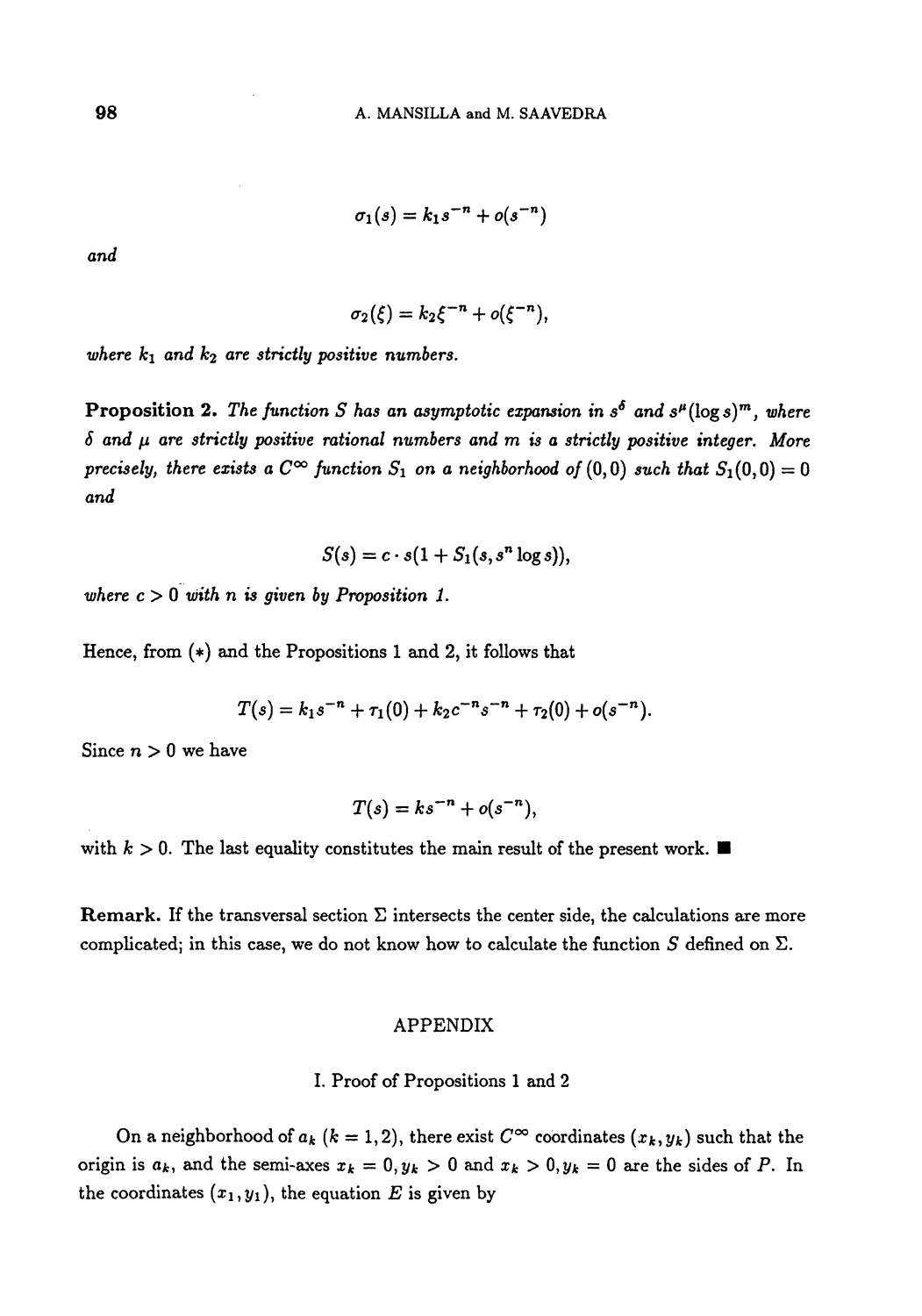$$
E : \frac{dx_1}{dt} = x_1^{n_1+1} f_1(x_1, y_1) ; \frac{dy_1}{dt} = -y_1(n_1 + \lambda_1 x_1^{n_1}) f_1(x_1, y_1)
$$
 (\*)

where  $f_1$  is a strictly positive  $C^{\infty}$  function, with  $n_1 \in \mathbb{N}$  and  $\lambda_1 \in \mathbb{R}$  (cf. [M]). We can consider that  $\Sigma_1$  and  $\Pi_1$  are the segments  $0 \le x_1 < 1$ ,  $y_1 = 1$  and  $x_1 = 1$ ,  $0 \le y_1 < 1$ , respectively.

In the coordinates  $(x_2, y_2)$  the equation  $E^*$  (recall that  $E^* = -E$ ) is given by

$$
E^* \; : \; \frac{dx_2}{dt} = x_2^{n_2+1} f_2(x_2, y_2) \; ; \; \; \frac{dy_2}{dt} = -y_2(n_2 + \lambda_2 x_2^{n_2}) f_2(x_2, y_2)
$$

where  $f_2$  is a strictly positive  $C^{\infty}$  function, with  $n_2 \in \mathbb{N}$  and  $\lambda_2 \in \mathbb{R}$ . We suppose again that  $\Sigma_2$  and  $\Pi_2$  are the segments  $0 \le x_2 < 1$ ,  $y_2 = 1$  and  $x_2 = 1$ ,  $0 \le y_2 < 1$ , respectively.

1 Proof of Proposition 1. The definitions of  $\sigma_1$  and  $\sigma_2$  are similar, therefore we shall only consider the equation E and omit the subindex 1 of the coordinates  $(x_1, y_1), n_1$  and  $\lambda_1$ .

From the equation  $(**)$ , we deduce that the corner passage time function, defined on the transversal  $0 < x < 1$ ,  $y = 1$ , is the line integral

$$
\sigma(x_1)=\int_{\gamma_{x_1}}\frac{1}{x^{n+1}f(x,y)}dx
$$

where  $\gamma_{x_1}$  is the orbit arc of E that joins  $(x_1, 1)$  to the point  $(1, y_1 (x_1)) \in \Pi_1$ .

A first integral of equation (\*\*) is

$$
I(x,y)=y\cdot x^{\lambda}\exp(-\frac{1}{x^n}),
$$

hence  $\gamma_{x_1}$  is done by the equation  $y = (\frac{x_1}{x})^{\lambda} \exp(\frac{1}{x^n} - \frac{1}{x_1^n}), x_1 \leq x \leq 1$ . We obtain the equality

$$
\sigma(x_1)=\int_{x_1}^1 x^{-n-1}F(x,(\frac{x_1}{x})^{\lambda}\exp(\frac{1}{x^n}-\frac{1}{x_1^n}))dx, 0
$$

where  $F = \frac{1}{f}$ .

We know that two  $C^{\infty}$  functions  $F_1$  and  $F_2$  exist on  $\mathbb{R}^2$  such that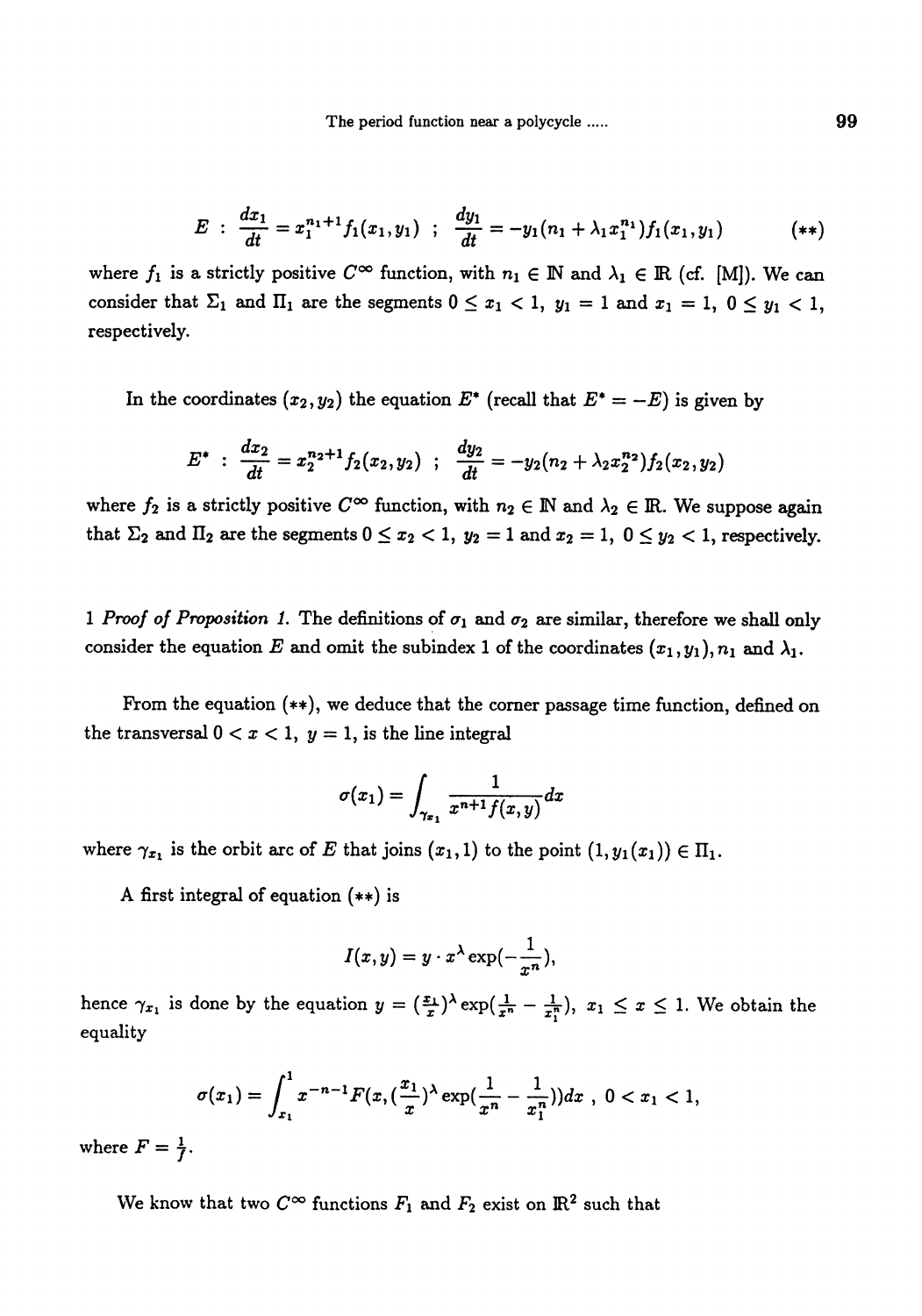$$
F(x,y) = F(0,0) + xF_1(x,y) + yF_2(x,y).
$$

Therefore

$$
\sigma(x_1)=\frac{F(0,0)}{n}x_1^{-n}-\frac{F(0,0)}{n}+H_1(x_1)+H_2(x_1),
$$

where

$$
H_1(x_1)=\int_{x_1}^1 x^{-n}F_1(x,(\frac{x_1}{x})^{\lambda}\exp(\frac{1}{x^n}-\frac{1}{x_1^n}))dx
$$

and

$$
H_2(x_1)=x_1^{\lambda}\exp(-\frac{1}{x_1^n})\int_{x_1}^1 x^{-n-\lambda-1}\exp(\frac{1}{x^n})F_2(x,(\frac{x_1}{x})^{\lambda}\exp(\frac{1}{x^n}-\frac{1}{x_1^n}))dx.
$$

Since the set

$$
\{(x, (\frac{x_1}{x})^{\lambda} \exp(\frac{1}{x^n}-\frac{1}{x_1^n})) \mid x_1 \leq x \leq 1, x_1 \in ]0,1[ \}
$$

is contained in  $[0,1] \times [0,1]$ , a constant  $K > 0$  exists such that

$$
|F_1(x,(\frac{x_1}{x})^{\lambda}\exp(\frac{1}{x^n}-\frac{1}{x_1^n}))|\leq K
$$

for all  $x_1 \in ]0,1[$  and  $x \in [x_1,1]$ . Consequently

$$
|x_1^nH_1(x_1)|=|x_1^n\int_{x_1}^1 x^{-n}F_1(x,(\frac{x_1}{x})^{\lambda}\exp(\frac{1}{x^n}-\frac{1}{x_1^n}))dx|\leq Kx_1^n\int_{x_1}^1 x^{-n}dx.
$$

We conclude that  $H_1(x_1) = o(x_1^{-n})$ . By a similar calculation, we have  $H_2(x_1) = o(x_1^{-n})$ . Thus,

$$
\sigma(x_1)=\frac{F(0,0)}{n}x_1^{-n}+o(x_1^{-n}).
$$

Since the  $C^{\infty}$  coordinate change  $s \mapsto x_1$  fixes zero, we obtain that  $\sigma_1(s)$  satisfies the equality

$$
\sigma_1(s)=k_1s^{-n}+o(s^{-n}),
$$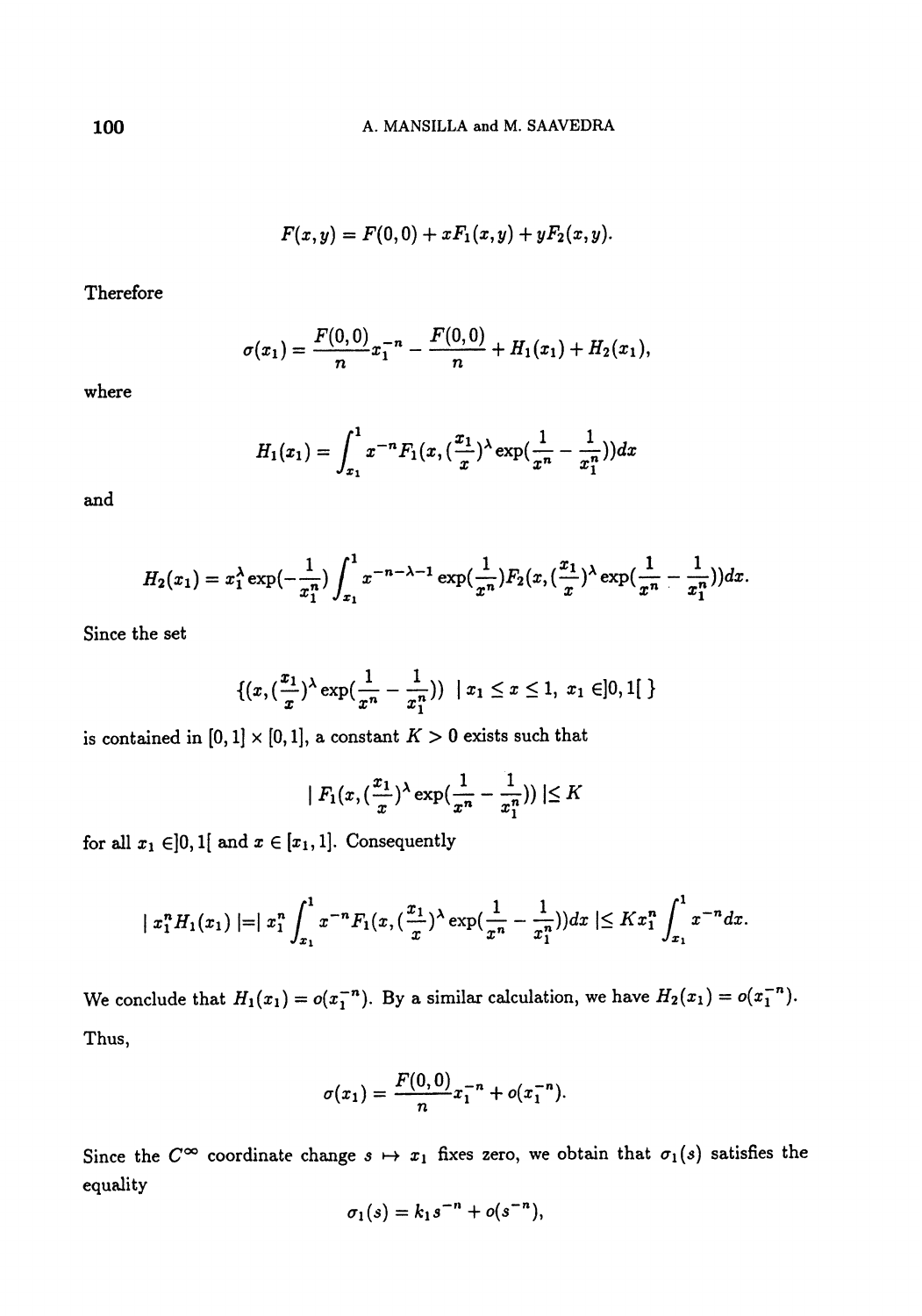with  $k_1 > 0$ . In the same way,

$$
\sigma_2(\xi) = k_2 \xi^{-n_2} + o(\xi^{-n_2}),
$$

with  $k_2 > 0$ . This proves Proposition 1.

2 Proof of Proposition 2. Let  $h(\kappa)$  be the number such that the integral curve through  $\pi_1(\kappa) \in \Pi_1$  intersects the transversal  $\Pi_2$  for the first time at  $\pi_2(h(\kappa))$ . The function h is a strictly increasing analytic function with  $h(0) = 0$ . Recall that the integral curve of  $E^*$ through  $\gamma_2(\xi) \in \Sigma_2$  intersects the transversal  $\Pi_2$  at  $\pi_2(g_2(\xi))$ . This defines the function  $\xi \mapsto g_2(\xi)$ . Thus, the function S satisfies the equality

$$
S=g_2^{-1}\circ h\circ g_1.
$$

Next, consider the expression of the functions  $g_1$ ,  $g_2$  and h in the coordinates  $x_1$ ,  $x_2$ ,  $y_1$ and  $y_2$ . That is,

$$
g_1: x_1 \mapsto y_1
$$
,  $g_2: x_2 \mapsto y_2$  and  $h: y_1 \mapsto y_2$ .

Hence, the function  $S$  is given by

$$
S=g_2^{-1}\circ h\circ g_1\;:\;x_1\mapsto x_2.
$$

To find the expression  $x_2 = S(x_1)$ , consider the equality

$$
g_2(x_2)=(h\circ g_1)(x_1).
$$

Recall that, on a neighborhood of  $a_1$ , a first integral of equation  $E$  is  $y_1(y_1) = y_1 \cdot x_1^{\lambda_1} \exp(-\frac{1}{x_1^{\lambda_1}})$ . So that  $y_1 = g_1(x_1)$  is the solution of the equation  $\sim$   $\sqrt{21}$ ,  $\sim$   $\gamma$ .

Thus,  $g_1(x_1)$  is given by

$$
g_1(x_1)=x_1^{\lambda_1}\exp\bigl(1-\frac{1}{x_1^{n_1}}\bigr).
$$

Similarly, for  $g_2(x_2)$ :

$$
g_2(x_2)=x_2^{\lambda_2}\exp(1-\frac{1}{x_2^{n_2}}).
$$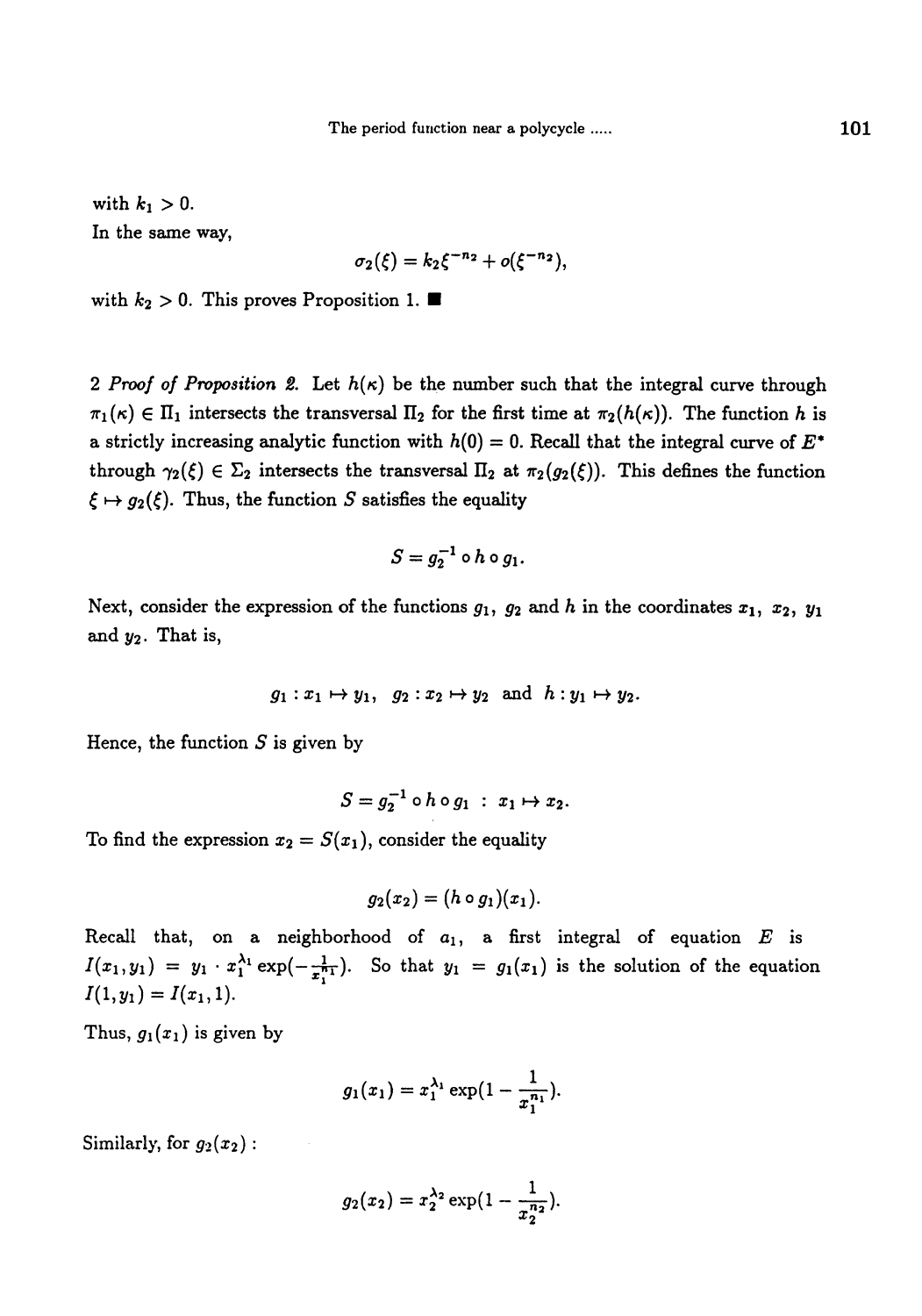Moreover, since h:  $y_1 \mapsto y_2$  is a strictly increasing  $C^{\infty}$  function with  $h(0) = 0$  $(y_1$  and  $y_2$  are  $C^{\infty}$  coordinates of  $\Pi_1$  and  $\Pi_2$  respectively, and the coordinates change are strictly increasing), there exists a  $C^{\infty}$  function  $h_1$  such that  $h_1(0) = 0$  and

$$
h(y_1)=\beta y_1(1+h_1(y_1)),
$$

with  $\beta > 0$ .

Hence, the equation  $g_2(x_2) = (h \circ g_1)(x_1)$  is equivalent to

$$
x_2^{\lambda_2} \exp\left(1 - \frac{1}{x_2^{n_2}}\right) = \beta x_1^{\lambda_1} \exp\left(1 - \frac{1}{x_1^{n_1}}\right)\left(1 + h_1\left(x_1^{\lambda_1} \exp\left(1 - \frac{1}{x_1^{n_1}}\right)\right)\right).
$$

Applying the logarithmic function, we obtain

$$
\lambda_2 \log x_2 - \frac{1}{x_2^{n_2}} = \log \beta + \lambda_1 \log x_1 - \frac{1}{x_1^{n_1}} + \epsilon(x_1)
$$
 (1)

where  $\epsilon(x_1) = \log(1 + h_1(x_1^{\lambda_1} \exp(1 - \frac{1}{x_1^{n_1}})))$  is a  $C^{\infty}$  function, which is flat at zero (that is, its Taylor series at zero is equal to zero).

Consider the variable z through

$$
x_2^{n_2} = \frac{x_1^{n_1}}{1+z}.\tag{2}
$$

From  $(1)$ , we obtain

$$
\lambda_2 n_1 x_1^{n_1} \log x_1 - \lambda_2 x_1^{n_1} \log(1+z) - n_2 z = n_2 x_1^{n_1} \log \beta + \lambda_1 n_2 x_1^{n_1} \log x_1 + n_2 x_1^{n_1} \epsilon(x_1).
$$

Next, put  $w = x_1^{n_1} \log x_1$  and consider the function G defined as

$$
G(x, w, z) = \lambda_2 n_1 w - \lambda_2 x_1^{n_1} \log(1 + z) - n_2 z - n_2 x_1^{n_1} \log \beta - \lambda_1 n_2 w - n_2 x_1^{n_1} \epsilon(x_1).
$$

The function G is  $C^{\infty}$  on a neighborhood of the origin  $(x_1, w, z) = (0, 0, 0)$ , with  $G(0,0,0) = 0$  and  $\frac{\partial G}{\partial z}(0,0,0) = -n_2 \neq 0$ . Thus, from the Implicit Function Theorem, there exists a  $C^{\infty}$  function  $z = z(x_1, w)$ , defined on a neighborhood of  $(x_1, w) = (0, 0)$ such that  $z(0, 0) = 0$  and  $G(x_1, w, z(x_1, w)) = 0$ . Therefore,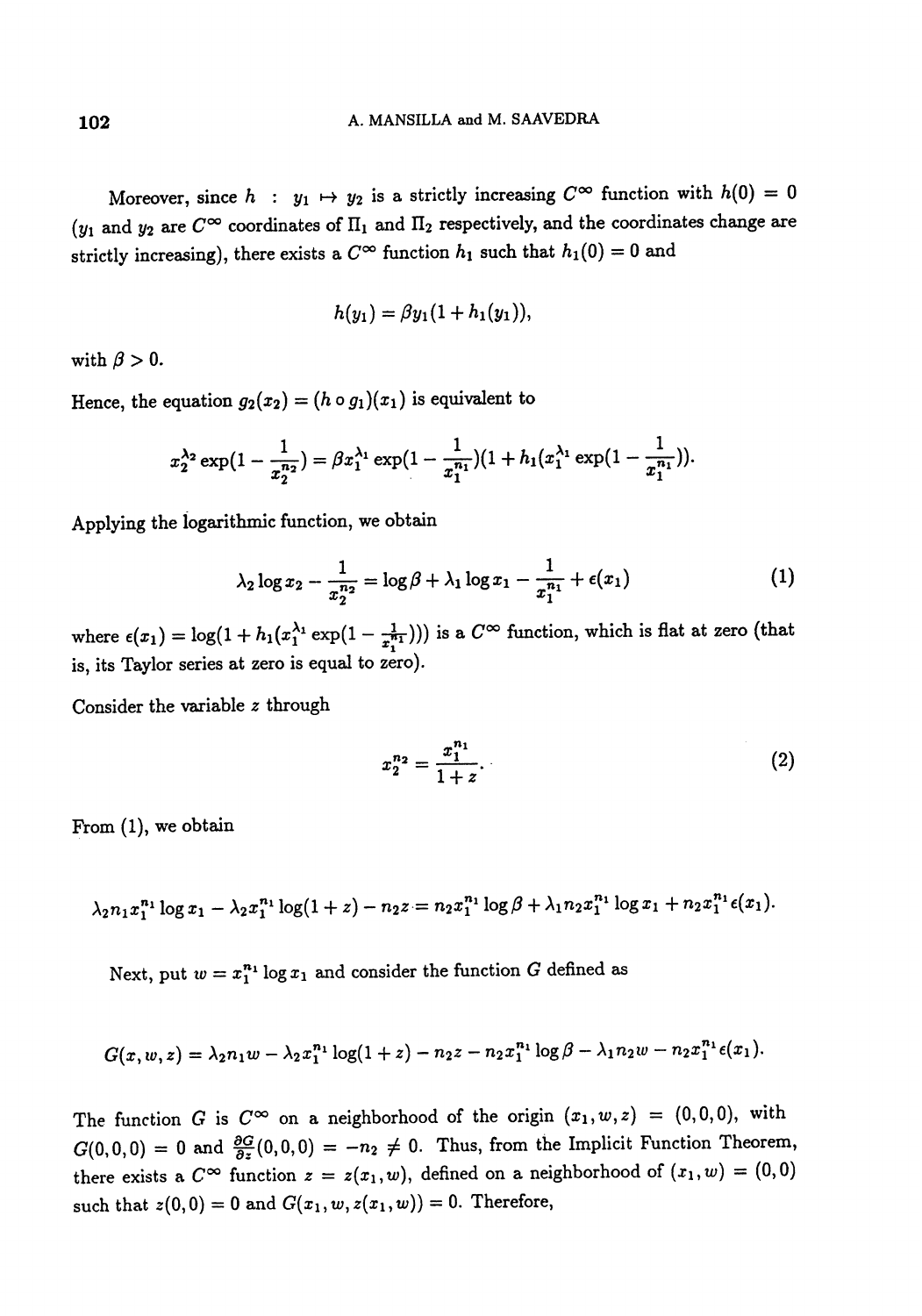$$
x_2^{n_2}(x_1)=\frac{x_1^{n_1}}{1+z(x_1,x_1^{n_1}\log x_1)}.
$$

From this, it follows that the function  $S$  is given by

$$
S(x_1) = x_1^{\frac{n_1}{n_2}} (1 + v_1(x_1, x_1^{n_1} \log x_1))
$$
\n(3)

where  $v_1$  is a  $C^{\infty}$  function on a neighborhood of  $(0,0)$  such that  $v_1(0,0) = 0$ .

Now, the coordinate change  $s \mapsto x_1$  is a  $C^{\infty}$  diffeomorphism on a neighborhood of zero and fixes zero, that is,  $x_1 = c_1s(1 + b(s))$ , where  $c_1 > 0$  and b is a  $C^{\infty}$  function with  $b(0) = 0$ . Hence, substituting this expression in (3), we obtain that the function S satisfies the equality

$$
S(s)=c\cdot s^{\frac{n_1}{n_2}}(1+v(s,s^{n_1}\log s)),
$$

where  $c > 0$  and v is a  $C^{\infty}$  function with  $v(0,0) = 0$ .

Note that the return function R is the composition of the function S plus a  $C^{\infty}$ diffeomorphism from  $\Sigma_2$  to  $\Sigma_1$ . Since R is the identity map it follows that  $n_1 = n_2$  and therefore

$$
S(s) = c \cdot s(1 + v(s, s^n \log s)),
$$

where  $c > 0$  and v is as above. This proves the Proposition 2 and the proof of the main result is now complete..

Remark. If the polycycle have an arbitrary number of vertices, it seems possible to find a principal part of the period function. The composition of the corner passage functions  $(g_1)$ and  $g_2$  in the present work), involves the composition of exponential functions. Therefore, the asymptotic expansion of the return function (function S here) is not anymore in  $\{s^{\mu}\}\$ and  $\{s^{\delta}\}\log s$ . This case will be the object of another paper.

#### REFERENCES

[A] V. I. ARNOLD. "Ordinary differential equations", R. A. Silverman, translator, MIT Press, 1978.